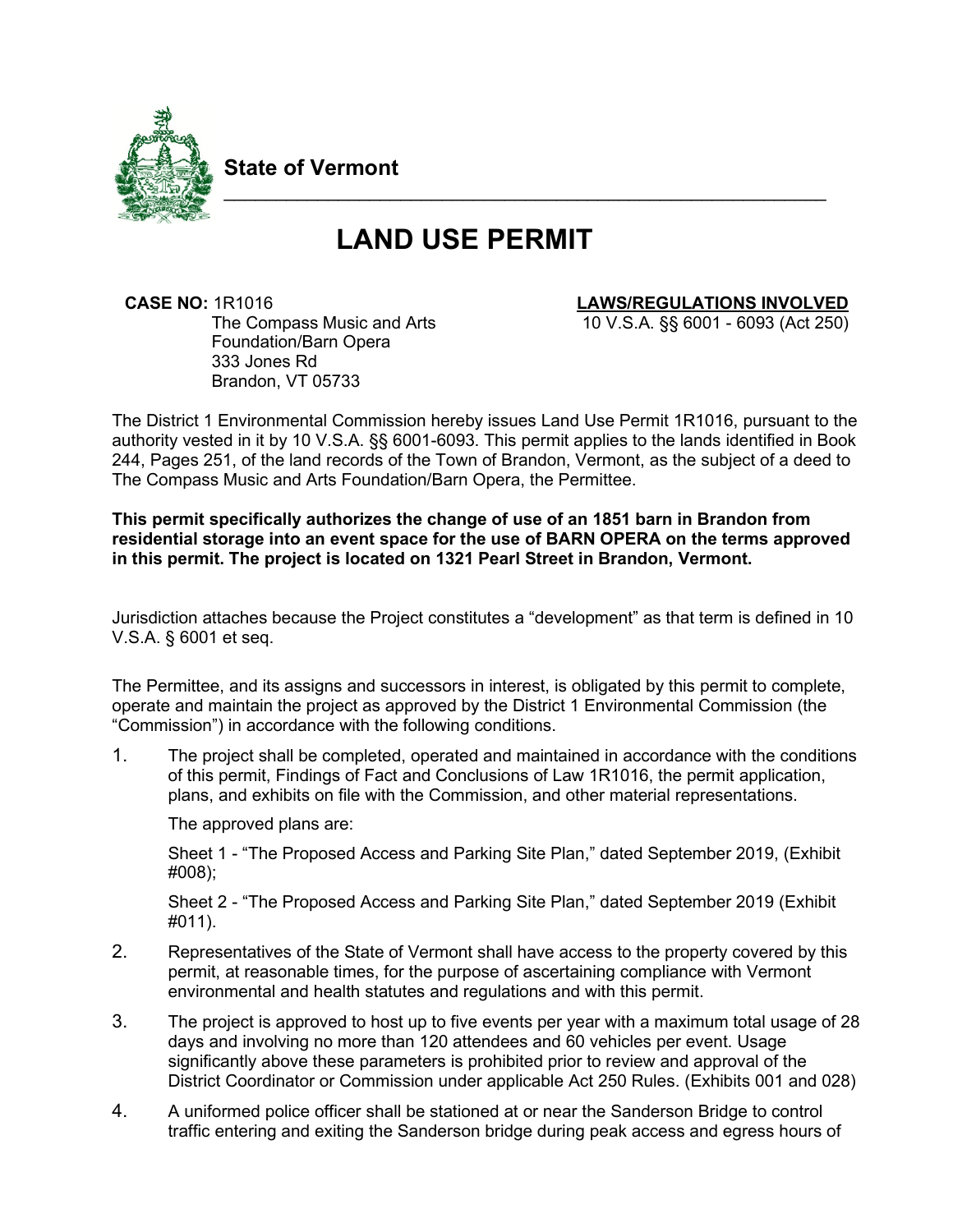the performances. All flaggers controlling traffic during peak access and egress hours of the performances shall be under the instruction of said uniformed police officer. (Exhibit 001)

- 5. No change shall be made to the design, operation or use of this project without a permit amendment issued by the Commission or a jurisdictional opinion from the District Coordinator that a permit is not required.
- 6. No further subdivision, alteration, and/or development on the tract/tracts of land approved herein shall be permitted without a permit amendment issued by the Commission or a jurisdictional opinion from the District Coordinator that a permit is not required.
- 7. Pursuant to 10 V.S.A. § 8005(c), the Commission may at any time require that the permit holder file an affidavit certifying that the project is in compliance with the terms of this permit.
- 8. The conditions of this permit and the land uses permitted herein shall run with the land and are binding upon and enforceable against the Permittee and their successors and assigns.
- 9. A continuous line of silt fence shall be properly installed by the Permittee between the project's limits of disturbance and the 50-foot wetland buffer depicted in Exhibit 005. The silt fence shall be maintained during construction. (Exhibit 024)
- 10. Water Supplies and Wastewater handling are subject to strict conformance with the conditions outlined in a letter dated February 28, 2020 from David Swift, Regional Engineer to Joshua Collier, project applicant. (Exhibit 028).
- 11. The property is a historic site. As such, any future work on the grounds or the historic buildings shall be reviewed by the Division for Historic Preservation and the District Commission. No change shall be made to the design, operation or use of this project without first obtaining a jurisdictional opinion from the District Coordinator. (Exhibit 027)
- 12. No excavation, grading, scraping, or other ground disturbing activities shall occur during construction or maintenance of driveways, staging areas, access roads, or parking areas. All driveway and parking surfaces shall be constructed utilizing geogrid or geotextile fabric and soil or crushed stone. (Exhibit 027)
- 13. In addition to conformance with all erosion prevention and sediment control conditions, the Permittee shall not cause, permit or allow the discharge of waste material into any surface waters. Compliance with the requirements of this condition does not absolve the Permittee from compliance with 10 V.S.A. (§§ 1250-1284) Chapter 47, Vermont's Water Pollution Control Law.
- 14. The Permittee shall not erect additional exterior signage beyond that described in Exhibit 001 without prior written approval from the District Coordinator or the Commission, whichever is appropriate under the Act 250 Rules. Signage includes banners, flags, and other advertising displays, excepting temporary real estate marketing signs and temporary Grand Opening signs.
- 15. The Permittee shall not install exterior light fixtures beyond that described in Exhibits 001, 008, and 009 without prior written approval from the District Coordinator or the Commission, whichever is appropriate under the Act 250 Rules.
- 16. The Permittee shall provide each prospective purchaser of any interest in this Project a copy of the Land Use Permit and the Findings of Fact before entering into any written contract of sale.
- 17. Pursuant to 10 V.S.A. § 6090(b)(1), this permit is hereby issued for an indefinite term, as long as there is compliance with the conditions herein. Notwithstanding any other provision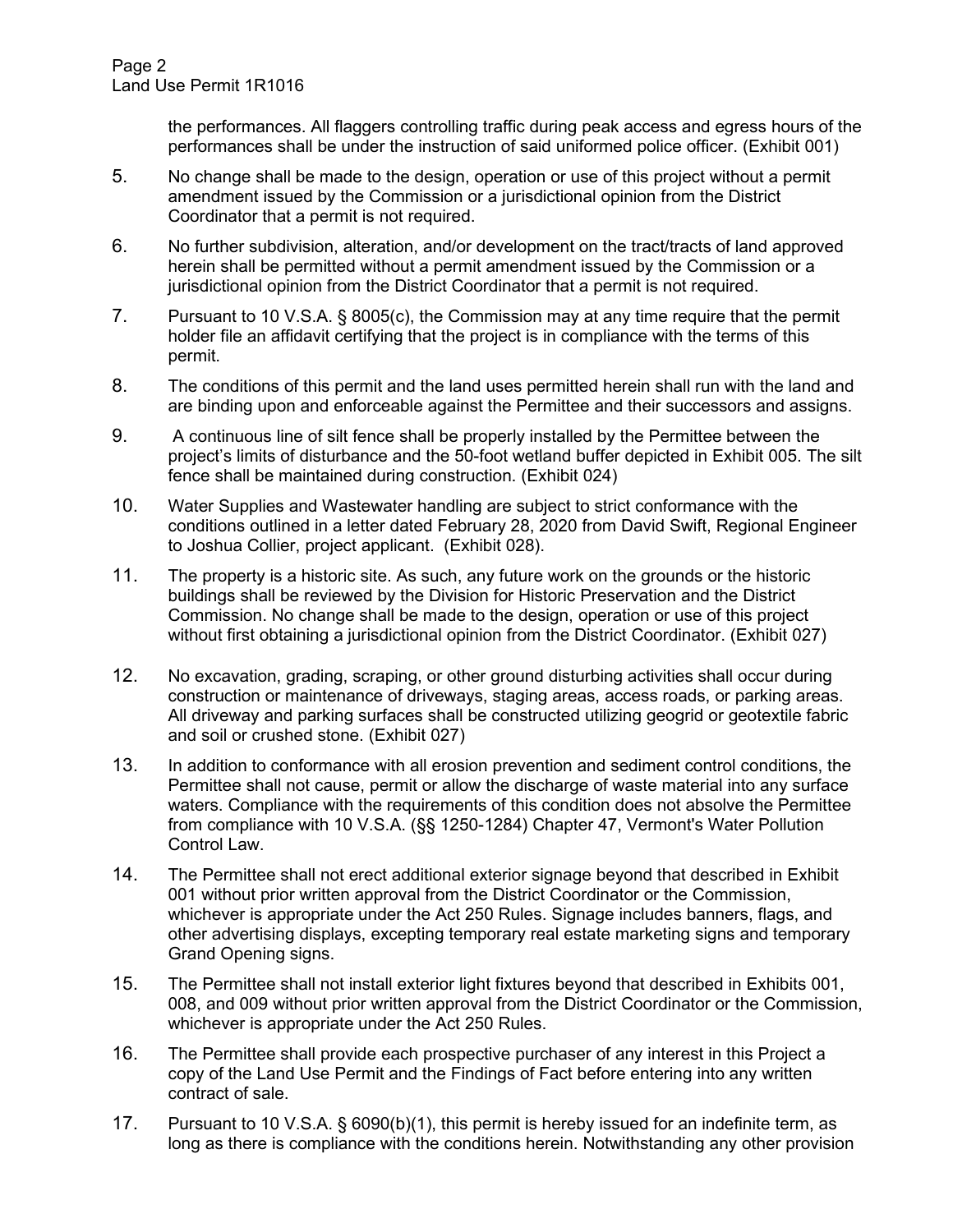Page 3 Land Use Permit 1R1016

> herein, this permit shall expire three years from the date of issuance if the Permittee has not commenced construction and made substantial progress toward completion within the three-year period in accordance with 10 V.S.A. § 6091(b).

- 18. All site work and construction shall be completed in accordance with the approved plans by **October 15, 2023**, unless an extension of this date is approved in writing by the Commission. Such requests to extend must be filed prior to the deadline and approval may be granted without a public hearing.
- 19. The Permittee shall file a Certificate of Actual Construction Costs, on forms available from the Natural Resources Board, pursuant to 10 V.S.A. § 6083a(g) within one month after construction has been substantially completed. If actual construction costs exceed the original estimate, a supplemental fee based on actual construction costs must be paid at the time of certification in accordance with the fee schedule in effect at the time of application. Upon request, the Permittee shall provide all documents or other information necessary to substantiate the certification. Pursuant to existing law, failure to file the certification or pay any supplemental fee due constitutes grounds for permit revocation. The certificate of actual construction costs and any supplemental fee (by check payable to the "State of Vermont") shall be mailed to: Natural Resources Board, 10 Baldwin Street, Montpelier, VT 05633-3201; Attention: Certification.

Failure to comply with any condition herein may be grounds for permit revocation pursuant to 10 V.S.A. sec. 6027(g).

Dated at Rutland, Vermont, this 5th day of March 2020.

By  $/s/$ 

 John Casella, II, Chair District 1 Commission

Members participating in this decision: Mary Shaw and Devon Fuller.

Any party may file a motion to alter with the District Commission within 15 days from the date of this decision, pursuant to Act 250 Rule 31(A).

Any appeal of this decision must be filed with the Superior Court, Environmental Division within 30 days of the date the decision was issued, pursuant to 10 V.S.A. Chapter 220. The Notice of Appeal must comply with the Vermont Rules for Environmental Court Proceedings. The appellant must file with the Notice of Appeal the relevant entry fee required by 32 V.S.A. § 1431. The appellant must also serve a copy of the Notice of Appeal on the Natural Resources Board, 10 Baldwin Street, Montpelier, VT 05633-3201, and on other parties in accordance with Rule 5(b)(4)(B) of the Vermont Rules for Environmental Court Proceedings. Decisions on minor applications may be appealed only if a hearing was held by the district commission. Please note that there are certain limitations on the right to appeal, including appeals from Administrative Amendments and interlocutory appeals. See 10 V.S.A. § 8504(k), 3 V.S.A. § 815, and Vermont Rule of Appellate Procedure 5. For additional information on filing appeals, see the Court's website at:<http://www.vermontjudiciary.org/GTC/environmental/default.aspx> or call (802) 951-1740. The Court's mailing address is: Vermont Superior Court, Environmental Division, 32 Cherry Street, 2nd Floor, Suite 303, Burlington, VT 05401.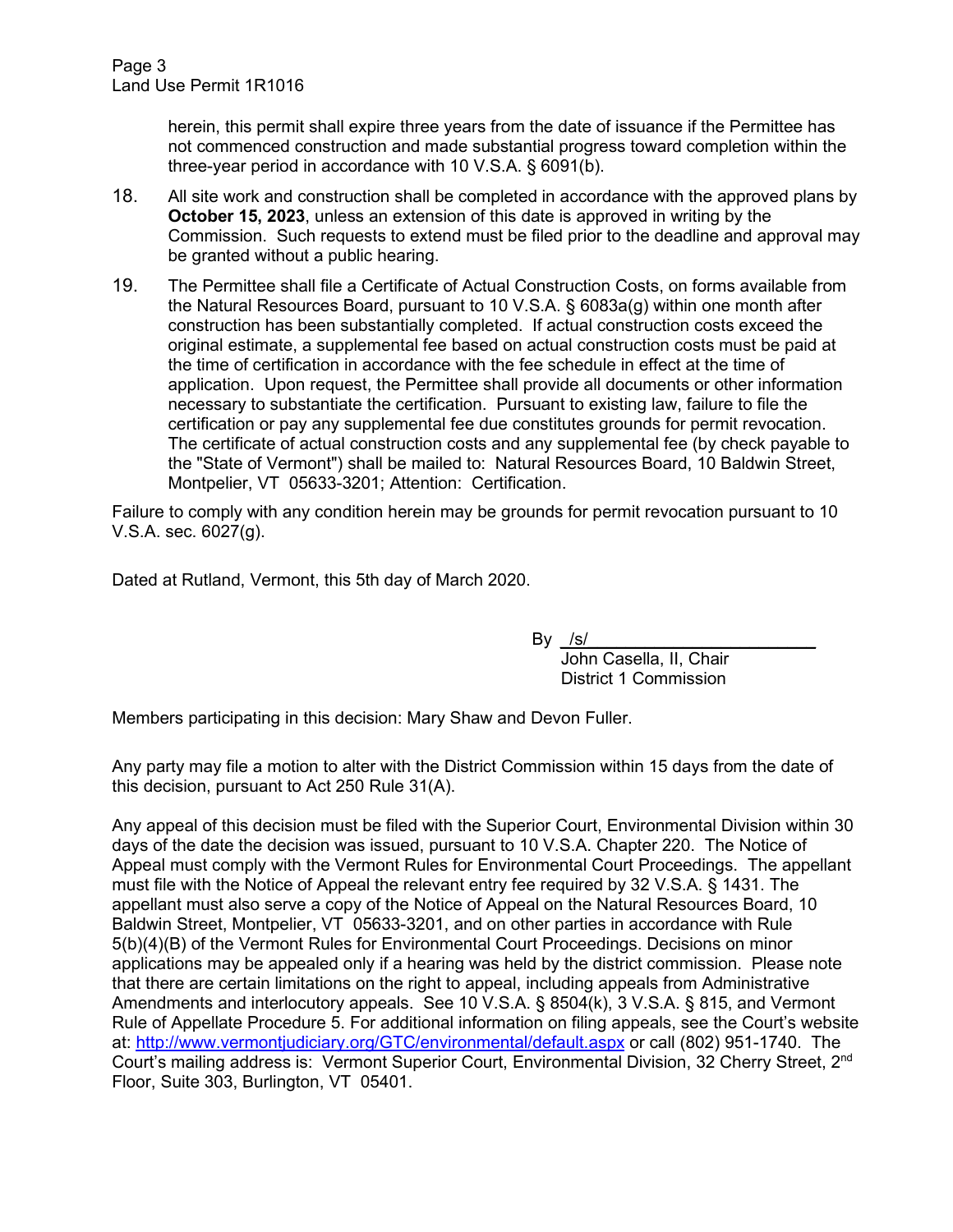## **E-Notification CERTIFICATE OF SERVICE # 1R1016**

I hereby certify that I, the undersigned, sent a copy of the foregoing Land Use Permit #1R1016 and Findings of Fact on March 5, 2020 by U.S. Mail, postage prepaid, to the individuals without email addresses, and by electronic mail to the following with email addresses. All email replies should be sent to [NRB.Act250Rutland@vermont.gov.](mailto:NRB.Act250Rutland@vermont.gov.) **Note: Any recipient may change its preferred method of receiving notices and other documents by contacting the NRB District Office staff at the mailing address or email below. If you have elected to receive notices and other documents by email, it is your responsibility to notify the District Office of any email address changes.**

The Compass Music and Arts Foundation Barn Opera 333 Jones Road Brandon, VT 05733 [barnopera@gmail.com](mailto:barnopera@gmail.com) [Edna@brandon-music.net](mailto:Edna@brandon-music.net)

Joshua Collier 1321 Pearl Street Brandon, VT 05733 [barnopera@gmail.com](mailto:barnopera@gmail.com)

Town of Brandon Selectboard Seth Hopkins, Chair [shopkins@townofbrandon.com](mailto:shopkins@townofbrandon.com)

Town of Brandon Planning Commission Michael Shank, Interim Chair [michael.john.shank@gmail.com](mailto:michael.john.shank@gmail.com)

Rutland Regional Planning Commission Ed Bove, AICP [EBove@rutlandrpc.org](mailto:EBove@rutlandrpc.org)

Agency of Natural Resources Office of Planning & Policy anr.act250@vermont.gov [kevin.anderson@vermont.gov](mailto:kevin.anderson@vermont.gov)

District 1 Environmental Commission [NRB.Act250Rutland@vermont.gov](mailto:NRB.Act250Rutland@vermont.gov)

### **FOR INFORMATION ONLY**

Brandon Town Clerk Susan Gage, Clerk 49 Center Street Brandon, VT 05733 [sgage@townofbrandon.com](mailto:sgage@townofbrandon.com)

Brandon Zoning Administrator Jeffrey M. Biasuzzi [jbiasuzzi@townofbrandon.com](mailto:jbiasuzzi@townofbrandon.com) Public Utilities Commission Barry Murphy barry.murphy@vermont.gov [PSD.VTDPS@vermont.gov](mailto:PSD.VTDPS@vermont.gov)

Vermont AOT, Utilities and Permits Barre City Place [AOT.Act250@vermont.gov](mailto:AOT.Act250@vermont.gov) [Craig.keller@vermont.gov](mailto:Craig.keller@vermont.gov)

Agency of Agriculture, Food & Markets Ari Rockland-Miller [AGR.Act250@v](mailto:AGR.Act250@)ermont.gov [Ari.rockland-miller@vermont.gov](mailto:Ari.rockland-miller@vermont.gov)

Division for Historic Preservation Yvonne B. Basque [Accd.projectreview@vermont.gov](mailto:Accd.projectreview@vermont.gov) [yvonne.basque@vermont.gov](mailto:yvonne.basque@vermont.gov)

VT Dept. of Forests, Parks & Recreation Nate McKeen, District Forestry Manager [nate.mckeen@v](mailto:nate.mckeen@)ermont.gov

Rick Oberkirch, Permit Specialist ANR Environmental Assistance Office [rick.oberkirch@vermont.gov](mailto:rick.oberkirch@vermont.gov)

Dave Swift, Regional Engineer Elias Erwin, Assistant Regional Engineer VT Dept. of Environmental Conservation [dave.swift@vermont.gov](mailto:dave.swift@vermont.gov) [elias.erwin@vermont.gov](mailto:elias.erwin@vermont.gov)

Zapata Courage, Wetland Ecologist VT Dept. of Environmental Conservation [zapata.courage@vermont.gov](mailto:zapata.courage@vermont.gov)

Ned Swanberg, Floodplain Manager VT Dept. of Environmental Conservation [Ned.Swanberg@vermont.gov](mailto:Ned.Swanberg@vermont.gov)

Lyn DesMarais [lyn.desmarais@gmail.com](mailto:lyn.desmarais@gmail.com)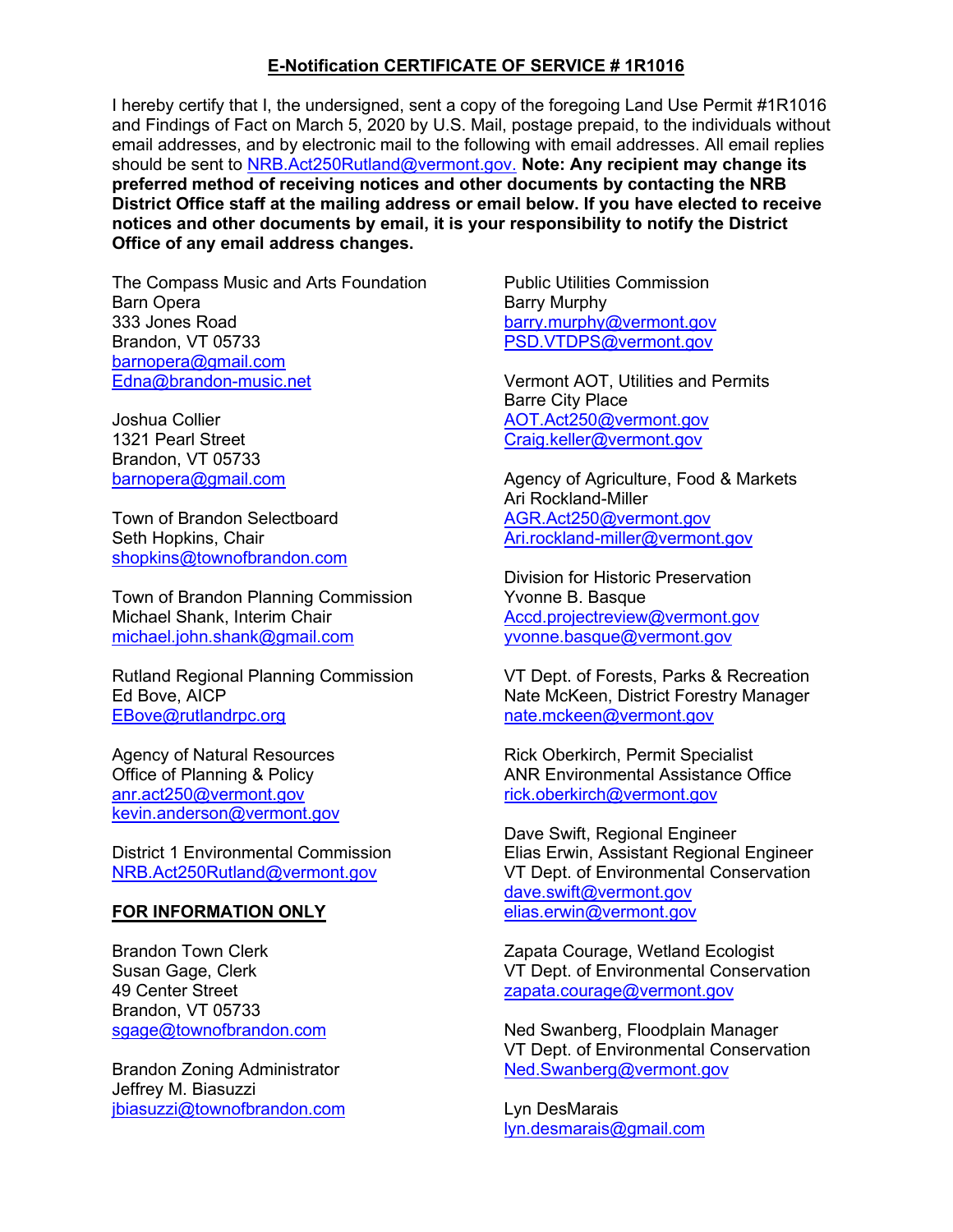Harold Somerset [hsomerset114@gmail.com](mailto:hsomerset114@gmail.com)

Alyssa Mohl [alym2@icloud.com](mailto:alym2@icloud.com) Ed Thomas Cindy Thomas [ecthomas67@gmail.com](mailto:ecthomas67@gmail.com)

Linda Stewart Jeff Stewart [lstewart11@aol.com](mailto:lstewart11@aol.com) [jstewart22@aol.com](mailto:jstewart22@aol.com)

Frank Spezzano Ettorina Spezzano [frankandettie@comcast.net](mailto:frankandettie@comcast.net)

Tim Guiles [timothyguiles@gmail.com](mailto:timothyguiles@gmail.com)

Patricia Welch [pwelchfl@gmail.com](mailto:pwelchfl@gmail.com)

Russ McColman [russmccolman@aol.com](mailto:russmccolman@aol.com)

Nicholas Tocci [toccin128@live.com](mailto:toccin128@live.com)

Hilary Collier [hilaryscollier@gmail.com](mailto:hilaryscollier@gmail.com)

Blaine Cliver [bcliver59@gmail.com](mailto:bcliver59@gmail.com)

John Dick [katherine.dick14@gmail.com](mailto:katherine.dick14@gmail.com)

Edna Sutton [edna@brandon-music.net](mailto:edna@brandon-music.net)

Kathy Field [thefield@myattmail.com](mailto:thefield@myattmail.com)

Mary Judith Reilly [judith@judithreilly.com](mailto:judith@judithreilly.com)

Joan Rowe [joan@rowerealestate.com](mailto:joan@rowerealestate.com)

Thomas Brown [tommyvt@gmail.com](mailto:tommyvt@gmail.com)

Jack Schneider [schneider@att.net](mailto:schneider@att.net) Lee Kahrs The Brandon Reporter [news@brandonreporter.com](mailto:news@brandonreporter.com)

Warren Kimble [lorraine@warrenkimble.com](mailto:lorraine@warrenkimble.com)

By:

Kulliz Site

Kim Lutchko NRB Act 250 Specialist [kim.lutchko@vermont.gov](mailto:kim.lutchko@vermont.gov)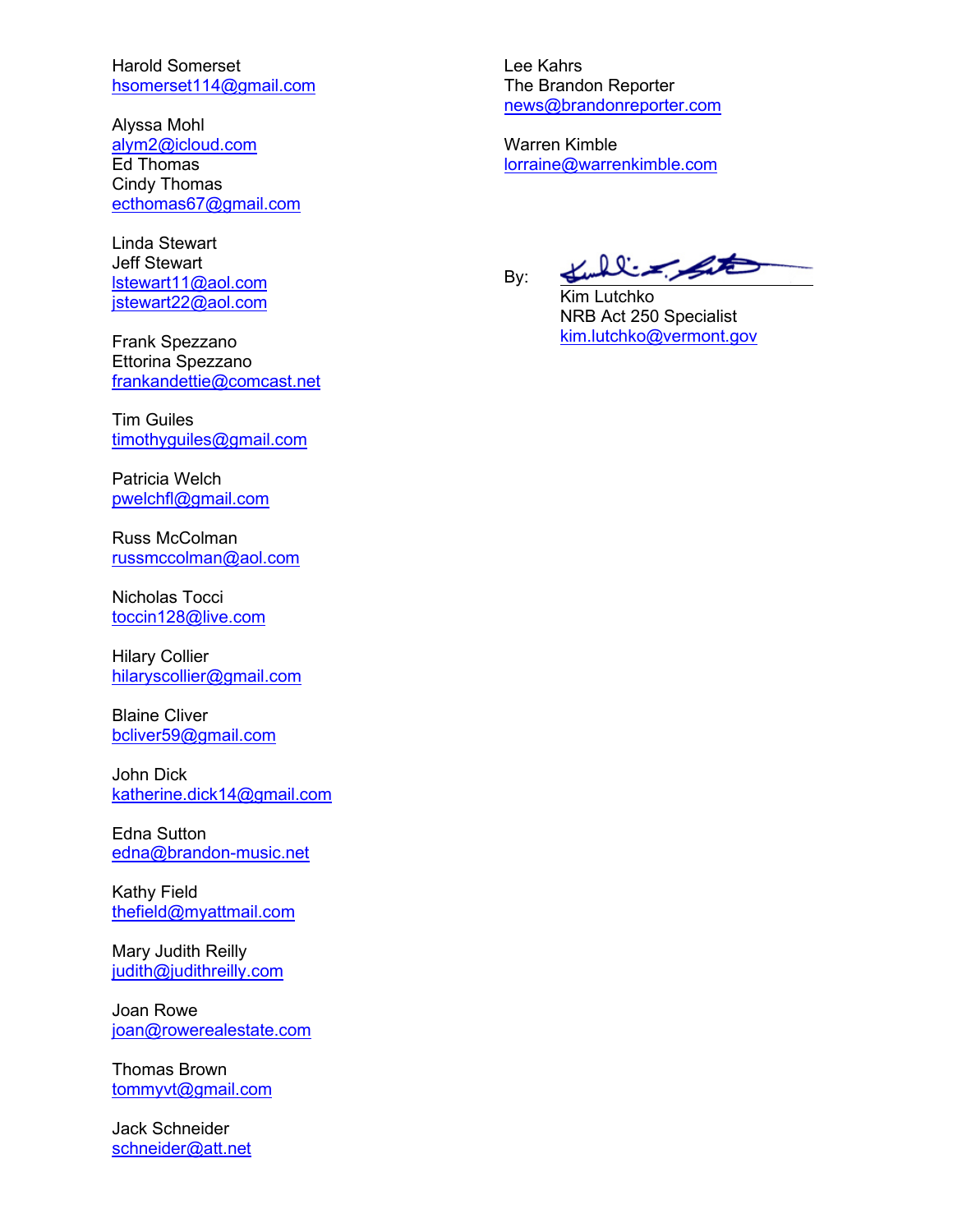## **State of Vermont NATURAL RESOURCES BOARD DISTRICT 1 ENVIRONMENTAL COMMISSION 440 Asa Bloomer State Office Building Rutland, Vermont 05701-5903**

RE: The Compass Music and Arts Foundation/Barn Opera 333 Jones Rd **Findings of Fact**

Application #**1R1016**

Brandon, VT **Conclusions of Law, and Order** 05733 10 V.S.A. §§ 6001-6093 (Act 250)

## **I. INTRODUCTION**

On February 4, 2020, The Compass Music and Arts Foundation/Barn Opera filed an application for an Act 250 permit for a project generally described as changing the use of an 1851 barn in Brandon from residential storage into an event space for the use of BARN OPERA. The tract of land consists of 9.6 acres. The Applicant's legal interest is ownership in fee simple described in a deed recorded on September 9, 2019, in the land records of Brandon, Vermont.

The Commission held a site visit and public hearing on this application on February 27, 2020. The Commission adjourned the hearing on February 27, 2020.

As set forth below, the Commission finds that the Project complies with 10 V.S.A § 6086(a) (Act 250).

## **II. JURISDICTION**

Jurisdiction attaches because the Project constitutes a development or subdivision pursuant to 10 V.S.A. § 6001 et seq.

## **III. FINAL PARTY STATUS**

A. Parties by Right

Parties by right to this application pursuant to 10 V.S.A § 6085(c)(1)(A)-(D) who attended the hearing are:

The Applicant by Joshua Collier.

The landowner, if other than the applicant, by Joshua Collier.

The municipality of Brandon not represented.

The Brandon Town Planning Commission not represented.

The Regional Planning Commission not represented.

The State of Vermont Agency of Natural Resources (ANR) through an entry of appearance by Kevin Anderson, ANR Office of Policy and Planning, dated February 26, 2020.

There were no other party status requests.<sup>[1](#page-5-0)</sup>

<span id="page-5-0"></span><sup>1</sup> The Commission received an email requesting Friends of the Commission status, and a "Letter of Support" from Hillary Knapp. Exhibits 023 and 025. Ms. Knapp did not attend the hearing or provide any testimony therein pursuant to the statute. Accordingly, Ms. Knapp's request is denied.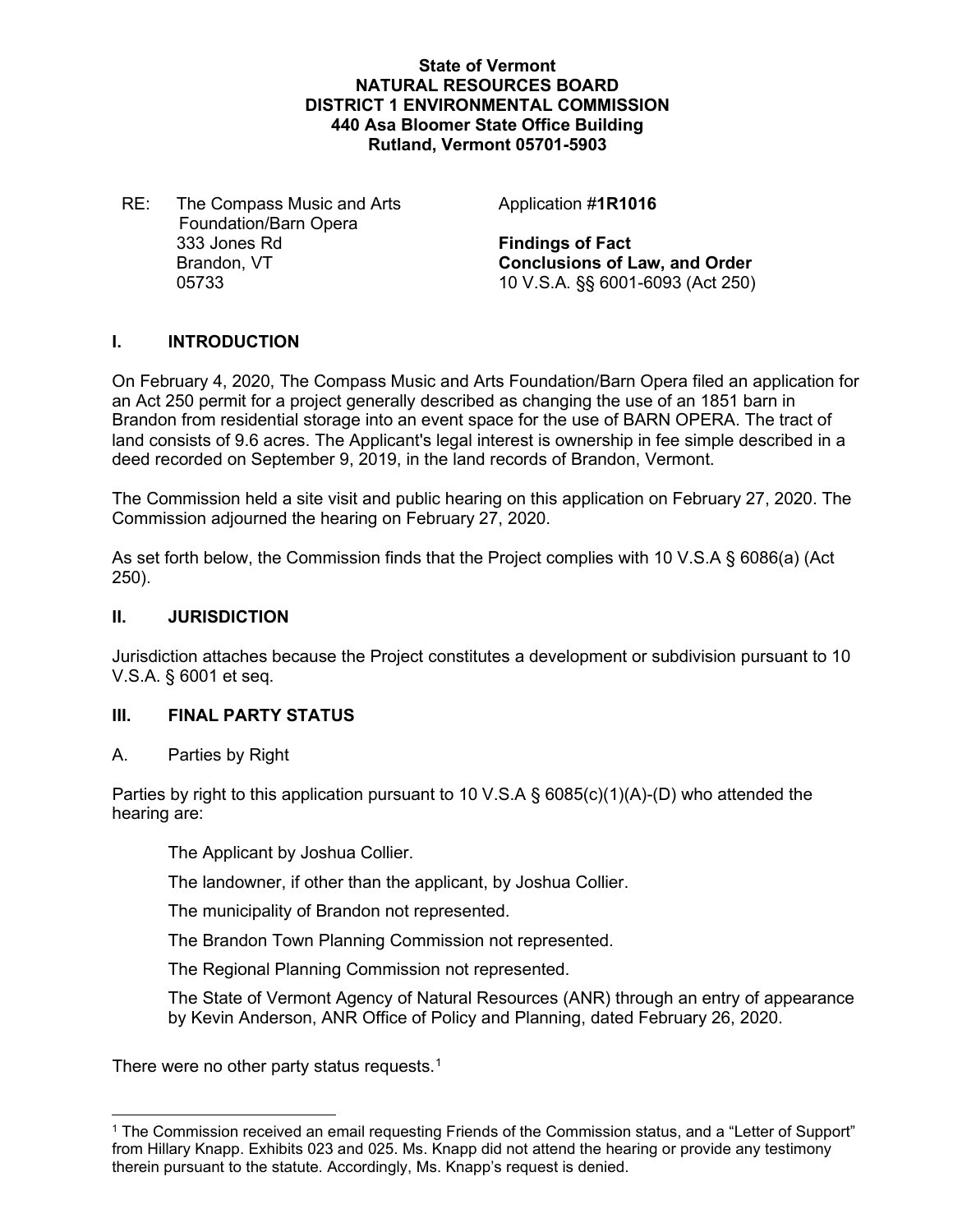Prior to the close of hearings, the District Commission re-examined the preliminary party status determinations in accordance with 10 V.S.A § 6086(c)(6) and Act 250 Rule 14(E) and found no reason to change its preliminary determinations.

## **IV. FINDINGS OF FACT AND CONCLUSIONS OF LAW**

The Applicant has met the burden of proving compliance with the following criteria through submittal of the application:

| 1 - Air Pollution                     | 8 - Historic Sites                    |
|---------------------------------------|---------------------------------------|
| <b>Water Pollution</b>                | 8(A) - Wildlife Habitat & Endangered  |
| $1(A)$ - Headwaters                   | <b>Species</b>                        |
| 1(C) - Water Conservation             | 9(A) - Impact of Growth               |
| $1(D)$ - Floodways                    | 9(B) - Agricultural Soils             |
| $1(E)$ - Streams                      | 9(C) - Productive Forest Soils        |
| $1(F)$ - Shorelines                   | 9(D) - Earth Resources                |
| $1(G)$ - Wetlands                     | 9(E) - Extraction of Earth Resources  |
| 2 - Water Supply                      | 9(F) - Energy Conservation            |
| 3 - Impact on Existing Water Supplies | 9(G) - Private Utility Services       |
| 4 - Soil Erosion                      | 9(H) - Costs of Scattered Development |
| 6 - Educational Services              | 9(J) - Public Utility Services        |
| 7 - Municipal Services                | 9(L) - Settlement Patterns            |
| 8 - Natural Areas                     | 10 - Local and Regional Plans         |

Therefore, the application shall serve as the Findings of Fact on these criteria.

The findings of fact are based on the application, Exhibits 001 - 029, and other evidence in the record. Pursuant to the notice, the criteria implicated in this case were 1(B) - Waste Disposal, 5 and 9K – Traffic/Parking and Effects on Public Investments- Pearl Street and the Bridge and 8 – Aesthetics and Historic Sites. Findings made in this decision are not limited to the specific criterion in which they appear and may apply to other sections of the decision. To the extent that any proposed findings of fact are included in this decision, they are granted; otherwise, they are denied.

Under Act 250, projects are reviewed for compliance with the ten criteria of Act 250, 10 V.S.A § 6086(a)(1)-(10). Before granting a permit, the District Commission must find that the Project complies with these criteria and, therefore, is not detrimental to the public health, safety or general welfare. The burden of proof under Criteria 1 through 4 and 9 and 10 is on the applicant, and on the opponent under Criteria 5 through 8, and 9A if the municipality does not have a duly adopted capital improvement program.

General Findings:

- 1. The project is located near Otter Creek and the one-lane bridge across the Creek.
- 2. Residential development near the project is limited.

# **Criterion 1(B) - Waste Disposal and 1(G) Wetlands:**

Findings of Fact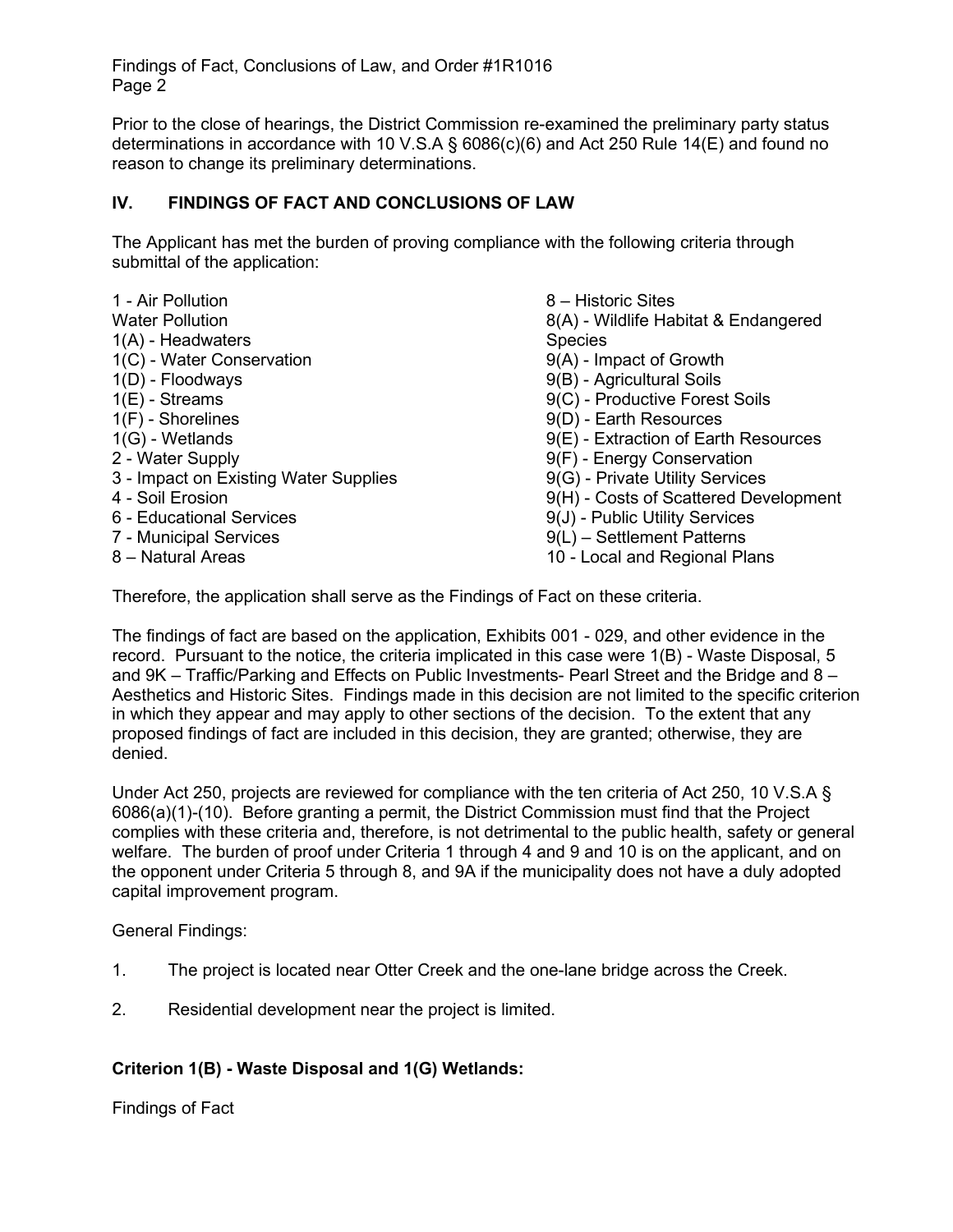- 3. Dundon's Plumbing of Orwell (or another licensed waste hauler) will be bringing a mobile trailer/contained wastewater system for restroom facilities and will externally supply grey water, and remove all waste materials after every event. Bottled water will be available. Exhibit 001.
- 4. The project requires no Stormwater permit. Terry Purcell, Environmental Analyst in DEC's Stormwater Program, reviewed the application. Based on the site plan (Exhibit 005), the project does not involve enough impervious surface or earth disturbance to trigger the need for Agency stormwater permits. Exhibit 001.
- 5. The ANR Department of Environmental Conservation issued a letter dated February 28, 2020 outlining the conditions under which the project may be operated as designed for no more than 28 days per year. The Commission adopts and incorporates by reference this letter and its conditions.
- 6. Zapata Courage, District Wetland Ecologist with DEC, visited the site and reviewed the application. Ms. Courage approves the wetland delineation shown on the site plan and determined the project, if constructed as proposed, will not require a Vermont wetland permit. The proposed parking area is within 30 feet of a Class II wetland buffer zone. To prevent inadvertent disturbance of, or discharge of sediment to, the Class II wetland and its buffer zone during project construction, the Agency respectfully requests the District Commission include the following condition in any land use permit it issues for the project: "A continuous line of silt fence shall be properly installed by the Permittees between the project's limits of disturbance and the 50-foot wetland buffer depicted in Exhibit 005. The silt fence shall be maintained during construction."

## Conclusions of Law

As permitted herein, the Project will meet all applicable Department of Environmental Conservation (DEC) regulations on waste disposal and will not involve the injection of waste materials or any harmful or toxic substances into groundwater or wells, nor unduly impact wetlands.

The Project complies with Criteria 1(B) and 1(G).

## **Criterion 5 - Transportation and 9K - Public Investments**

Findings of Fact

- 7. The project is proposed for up to eight events per year (Exhibit 001), with parking for 60 vehicles and maximum occupancy of 120. Exhibit 001 and testimony.
- 8. Peak vehicle trips to and from the Sanderson one-way Covered Bridge will occur, typically between 6 and 7 pm (arrivals) and 10-10:30 pm (departures). Testimony and Exhibit 001.
- 9. The developer will provide uniformed Brandon police traffic officer at the bridge during peak traffic hours. Testimony and Exhibit 001.

### Conclusions of Law

Criterion 5(A) requires that the Project "will not cause unreasonable congestion or unsafe conditions with respect to use of the highways." See 10 V.S.A § 6086(a)(5)(A). Notwithstanding the requirement for a positive finding, the Commission may not deny a permit solely on the reasons set forth under Criterion 5. See 10 V.S.A § 6087(b). The Commission may, however, attach reasonable conditions to alleviate traffic burdens. *Id*.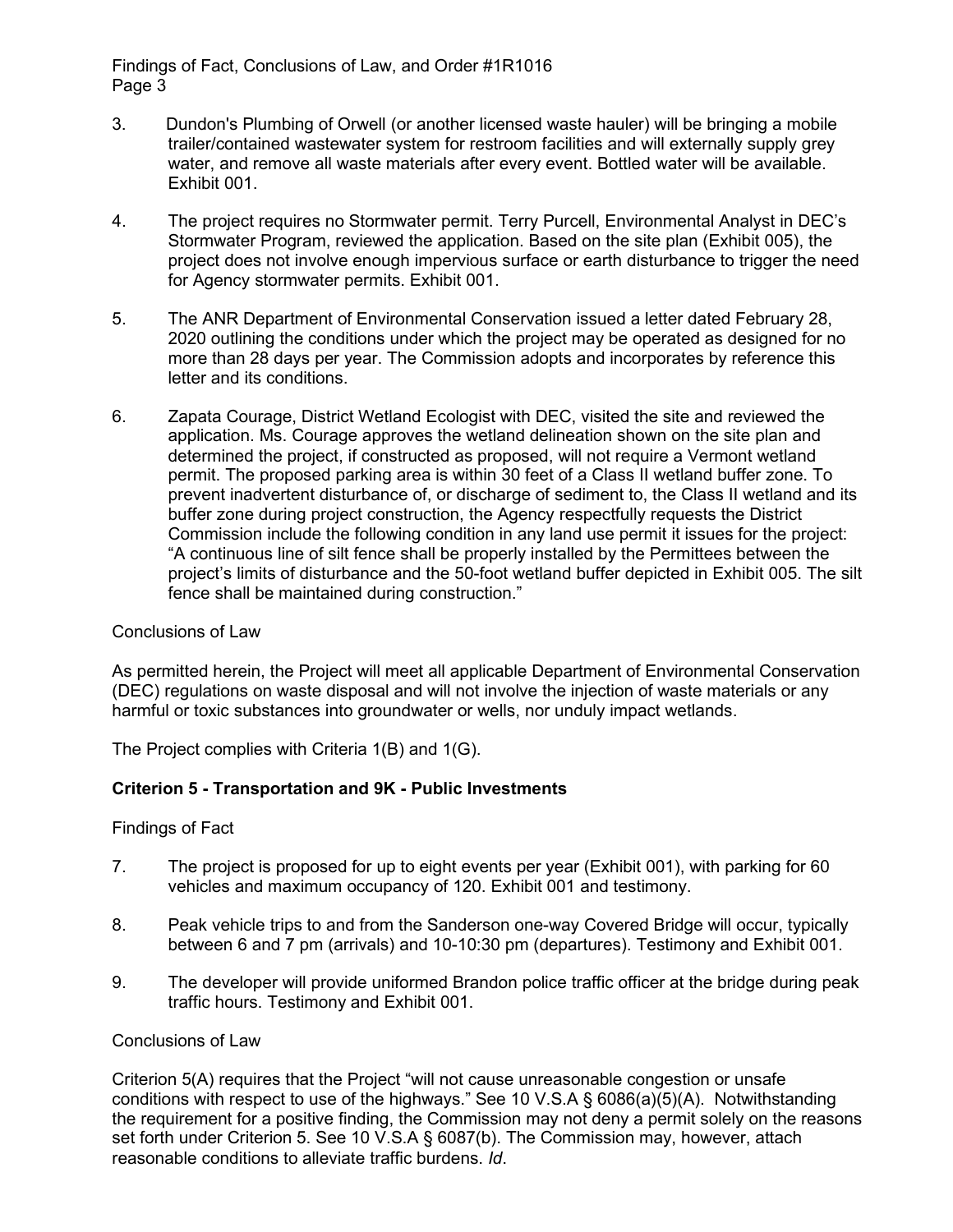Criterion 5(B) requires that a project, "as appropriate . . . incorporate transportation demand management strategies and provide safe access and connections to adjacent lands and facilities and to existing and planned pedestrian, bicycle, and transit networks and services." 10 V.S.A § 6086(a)(5)(B). In determining what is appropriate for a particular project, the Commission considers whether measure is reasonable, "given the type, scale and transportation impacts" of the proposed project. *Id.*

The Commission concludes that the Project as conditioned herein, will not cause unreasonable congestion or unsafe conditions with respect to use of roads, highways, waterways, railways, airports, and other existing or proposed means of transportation.

The Project complies with Criterion 5(A).

The Project incorporates all appropriate transportation measures and complies with Criterion 5(B).

- 10. The project is adjacent to the Sanderson Covered Bridge, a public investment. As noted above, a traffic control officer will direct traffic at the bridge during peak traffic hours.
- 11. As conditioned herein, the Project will not unreasonably or unnecessarily endanger the public or quasi-public investment in the public investment.
- 12. The Project will not materially jeopardize or interfere with the function, efficiency, or safety of, or the public's use or enjoyment of or access to Sanderson bridge.

## Conclusions of Law

Criterion 9(K) applies to projects that are adjacent to governmental and public utility facilities, services, or lands. With regard to such projects, the applicant bears the burden of proving that the project will not unnecessarily or unreasonably endanger the public or quasi-public investment in the facility, service, or lands, or materially jeopardize or interfere with the function, efficiency, or safety of, or the public's use or enjoyment of or access to the facility, service or lands. 10 V.S.A § 6086(a)(9)(K).

The Commission concludes that the Project complies with Criterion 9(K).

## **Criterion 8 - Aesthetics, Historic Sites and Rare and Irreplaceable Natural Areas:**

- 13. The present site, including the barn, will be preserved in largely the same design as reflected in its original construction. The Commission finds this laudable and will condition the permit as request by the Division of Historic Preservation.
- 14. By a preponderance of the evidence, the project is found by the Commission to not present any under adverse impacts aesthetically – having preserved the barn – which is in harmony with its surroundings, and not proposing adverse noise or other impacts which have the potential for undue impacts upon any neighbors.
- 15. As presented in Exhibit 001: The 10.1-acre site contains two barns, both built in 1850s, with the large barn hayloft being designated as the performance space. The barns are set on a hill adjacent to a rocky outcropping just to the south of Otter Creek. Part of the property is designated as floodplains and wetlands, which was a part of the allure of the site - that no permanent structure would ever be built to degrade the natural beauty of the land. See Exhibits 6 & 7 for photos of the interior and exterior of the property, and Exhibit #17 for the full historical preservation proposal.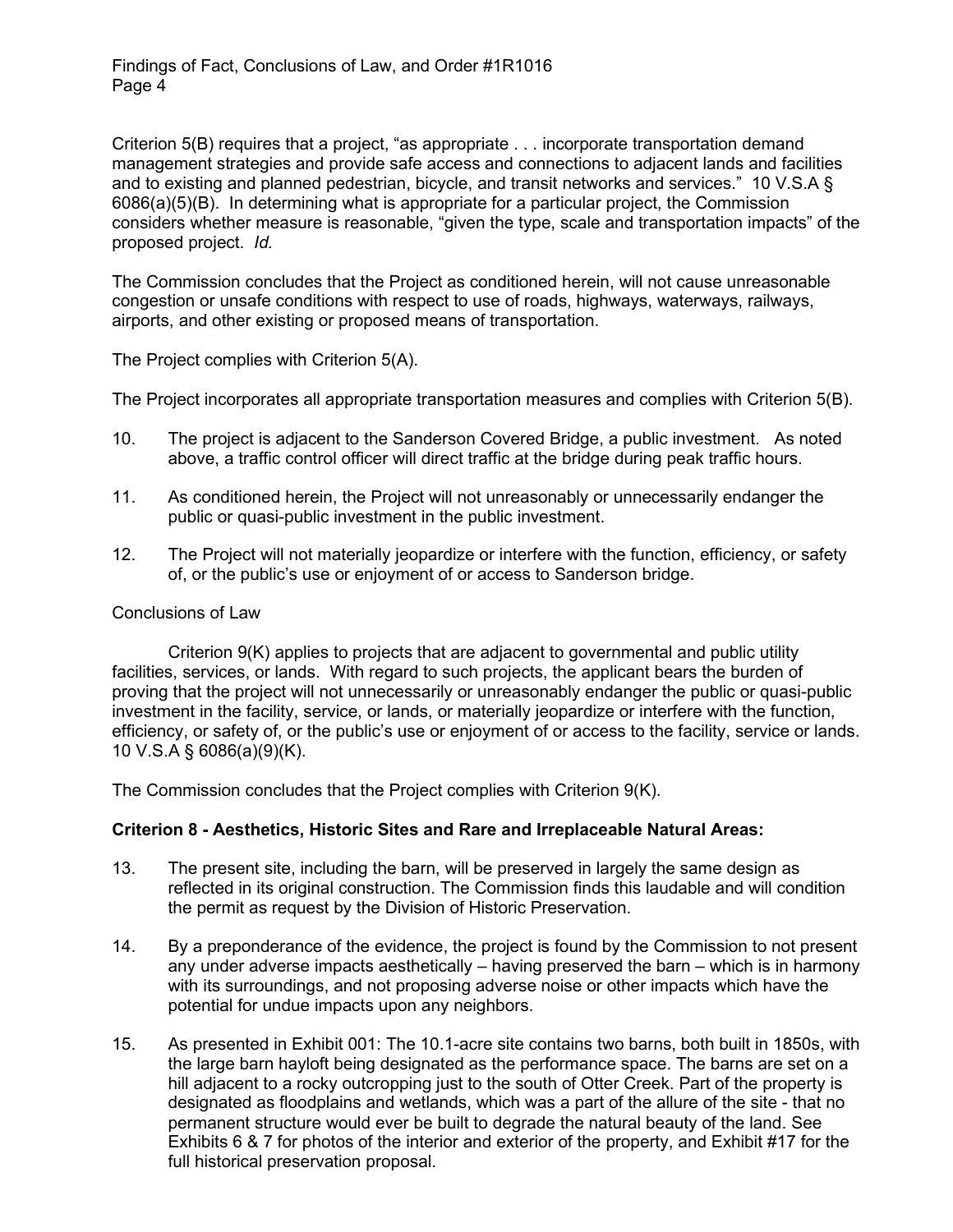- 16. As presented: The barn in question is an 1851 dairy barn of post and beam construction, with barn red board and batten exterior with a tin roof. The unique Vermont aesthetic that the barns provide were a determining factor in the selection of this site. While it has been a residential storage area for 23 years, we plan to permanently install fixed theatre seats on stadium raised platforms, in order to accommodate the increase in interest in BARN OPERA and as a performance venue in Brandon and Vermont as a whole. There will be no tree cutting, nor any lighting that would affect the current ambiance of the location.
- 17. As presented: We expect there to be 2 types of signage, as per the Brandon Town Land Use Ordinance: One, a flush mounted abstract sculpture of the BARN OPERA Logo on the gabled end of the barn facing the Sanderson Covered Bridge, lit by 2 downward-facing gooseneck lights, and one freestanding sign. Exhibits 010-012. All signage will comply with section 407 of the adopted Brandon Town Land Use Ordinance in size and design.
- 18. Noise: The final noise mitigation for the BARN OPERA House will consist of 4 layers of sound barrier (Exterior siding, vapor barrier, insulation, interior facing) which will significantly reduce any noise concerns for neighbors. Exhibit 029.
- 19. Lighting: The exterior lighting will be provided via solar lanterns that will sufficiently illuminate the walkway to the parking area, as well as to the drop-off area. All lights used in the exterior will be dark-sky compatible as one of the things that will be encouraged is stargazing after events, with a telescope that will be available for the public to use following events.
- 20. Solar Energy: As this project seeks to create the first Carbon Neutral (or negative) theatre in the country, the efficient and environmentally considered utilities are also selected to maintain natural aesthetic. Currently on the small barn to the south, there are 42 solar panels that are currently used to power the house adjacent to the property, as well as the barns. That will continue, and because the roofline is south facing, any audience or community member driving by will not see the solar panels. There will be electric heat pumps that will provide all heat and cooling, and there will be no propane nor combustion inside the building.
- 21. VDHP has considered the project's effects on historic structures, districts, and landscapes. The project property is listed in the State Register of Historic Places as the Sanderson Farm (Survey #1102-21) and includes a c.1850 house and associated farm buildings. Therefore, the property meets the definition of a "historic site" for purposes of Act 250 review. Since the time of the 1975 historic survey some of the outbuildings have been removed and one new outbuilding was constructed. Today the historic site includes the c.1850 house, a 19th century hay and dairy barn with a silo, an early 20th century storage shed, and a late twentieth century barn. It is our understanding that the property has been subdivided so that the house is no longer on the same parcel as the farm buildings and is not part of this LUP application. VDHP has consulted with the Applicant regarding the scope of work for alterations to the historic barn. It is VDHP's opinion that the alterations as proposed will not detract from the characteristics which make the site historic.
- 22. As permitted herein, any future modification implicating historic sites impacts will require the review and approval of the District Coordinator or District Commission under applicable Act 250 Rules.